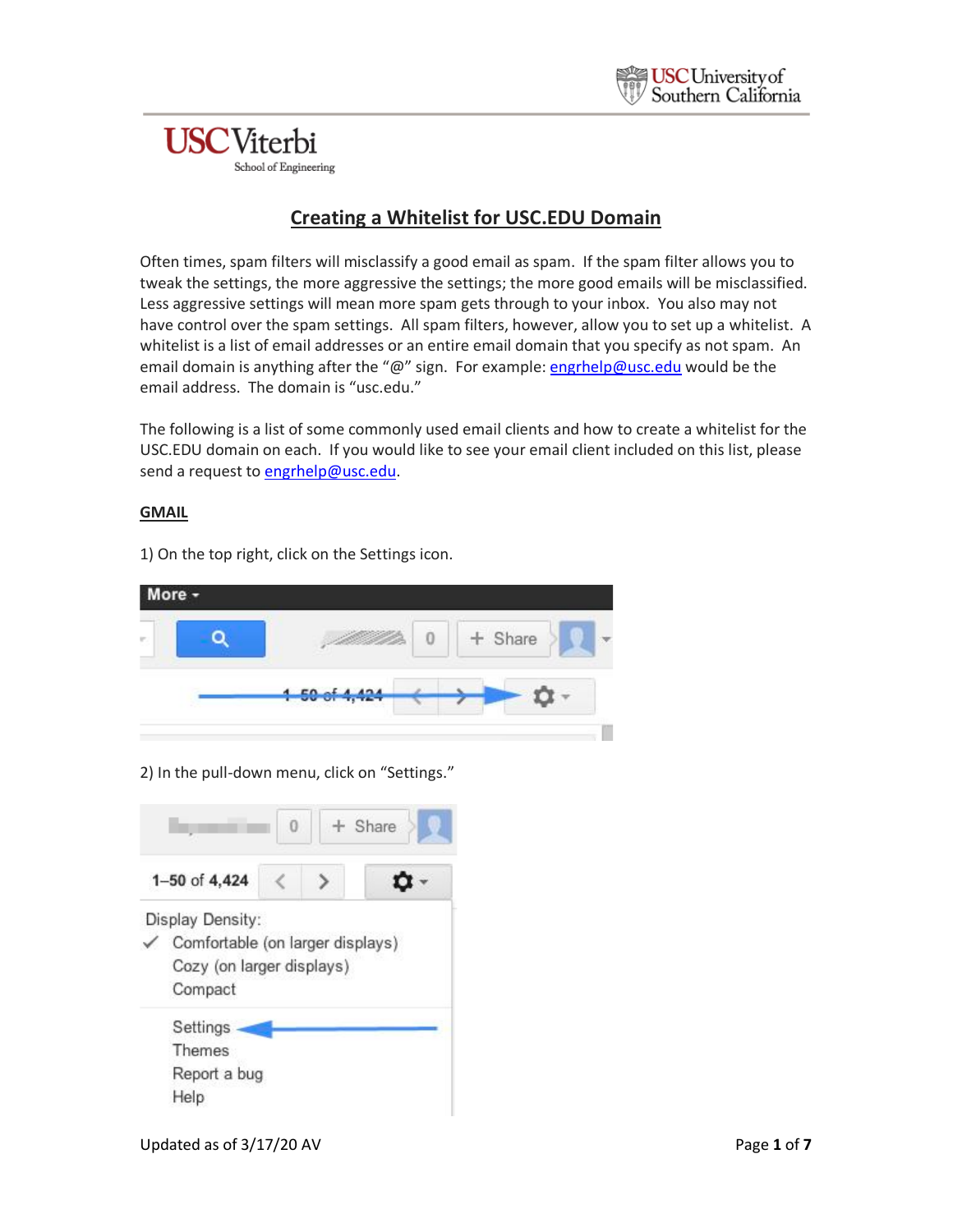

School of Engineering

3) Please select "Filters" tab on the Settings section.

| Google         |                      |                                                                                                     |                             |  |  | $\frac{1}{2} \left\langle \left\langle \left( \frac{1}{2} \right)^2 \left( \frac{1}{2} \right)^2 \left( \frac{1}{2} \right)^2 \right\rangle \right\rangle = 0 \quad \text{where} \quad \left\langle \left( \frac{1}{2} \right)^2 \left( \frac{1}{2} \right)^2 \right\rangle = 0 \quad \text{where} \quad \left\langle \left( \frac{1}{2} \right)^2 \left( \frac{1}{2} \right)^2 \right\rangle \right\rangle = 0 \quad \text{where} \quad \left\langle \left( \frac{1}{2} \right)^2 \left( \frac{1}{2} \right)^2 \right\rangle = 0 \quad \text$ |  |
|----------------|----------------------|-----------------------------------------------------------------------------------------------------|-----------------------------|--|--|------------------------------------------------------------------------------------------------------------------------------------------------------------------------------------------------------------------------------------------------------------------------------------------------------------------------------------------------------------------------------------------------------------------------------------------------------------------------------------------------------------------------------------------------|--|
| Gmail -        | Settings             |                                                                                                     |                             |  |  | n                                                                                                                                                                                                                                                                                                                                                                                                                                                                                                                                              |  |
| <b>COMPOSE</b> | General              | Labels Inbox Accounts and Import Filters Forwarding and POP/IMAP Chat Web Clips Labs Offline Themes |                             |  |  |                                                                                                                                                                                                                                                                                                                                                                                                                                                                                                                                                |  |
|                | anguage <sup>*</sup> | Gmail dienlay Janguage English (UC)                                                                 | A Chow all language options |  |  |                                                                                                                                                                                                                                                                                                                                                                                                                                                                                                                                                |  |

4) On the Filters tab, select "Create a new filter."

| Settings                                                                                                                                                 |      |                | o             |
|----------------------------------------------------------------------------------------------------------------------------------------------------------|------|----------------|---------------|
| Inbox Accounts and Import Filters Forwarding and POP/IMAP Chat Web Clips<br>General<br>Labels<br>The following filters are applied to all incoming mail: | Labs | <b>Offline</b> | <b>Themes</b> |
| Matches: from: (not<br>Do this: Apply label                                                                                                              |      | edit           | delete        |
| Matches: from: (no<br>Do this: Apply labe                                                                                                                |      | edit           | delete        |
| Matches:<br>Alice 7<br>Do this: A                                                                                                                        |      | edit           | delete        |
| Create a new filter                                                                                                                                      |      |                |               |

5) In the filter window, type in *usc.edu* in the From category. Next click on "Create filter with this search."

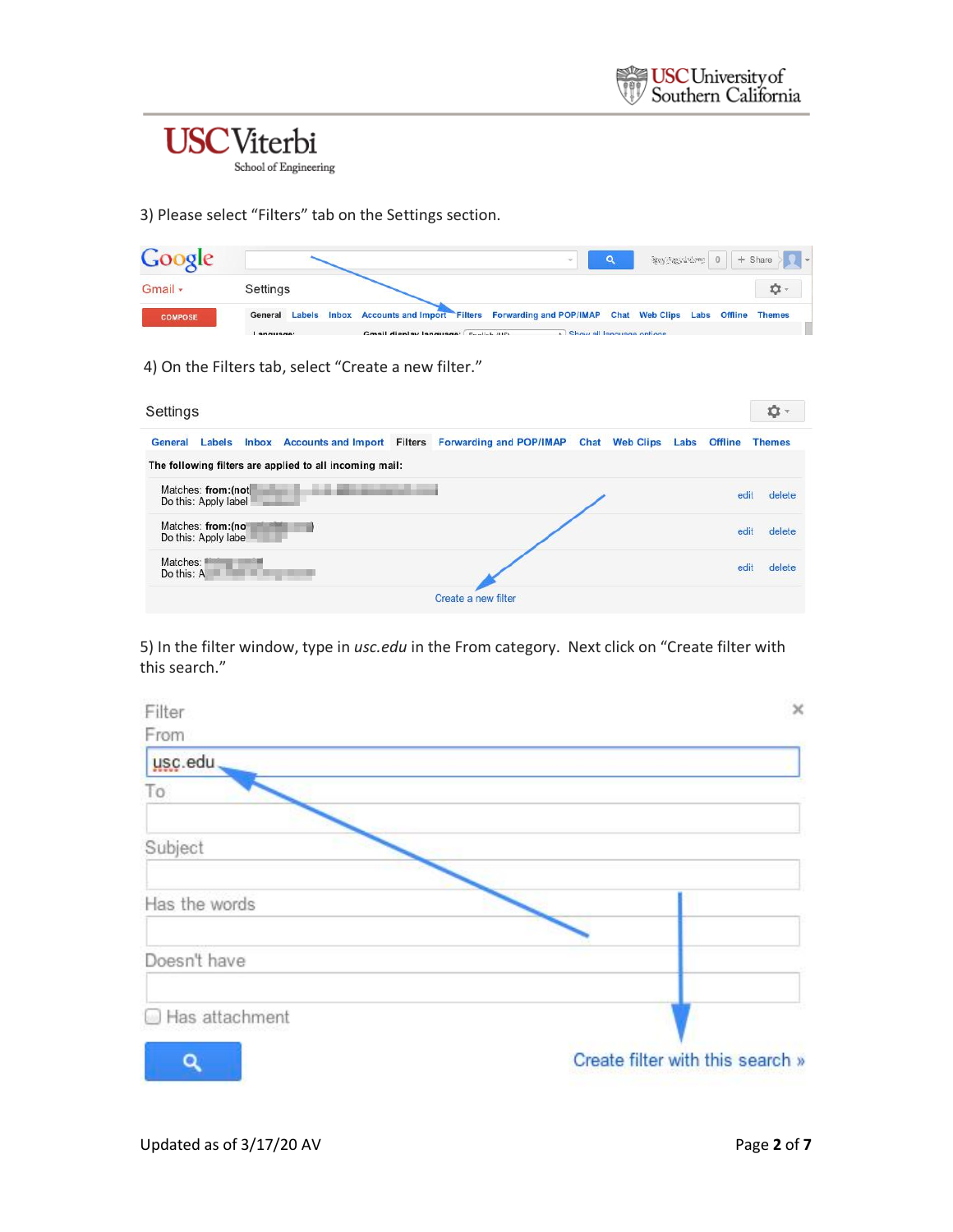$\times$ 

## **USC**Viterbi

School of Engineering

| from:(usc.edu)                                                                      |  |
|-------------------------------------------------------------------------------------|--|
| « back to search options                                                            |  |
| When a message arrives that matches this search:                                    |  |
| Skip the Inbox (Archive it)                                                         |  |
| Mark as read                                                                        |  |
| Star it                                                                             |  |
| Apply the label. Choose label $\Leftrightarrow$                                     |  |
| Forward it add forwarding address                                                   |  |
| $De^-$ te it                                                                        |  |
| Never send it to Spam                                                               |  |
| Always mark it as important                                                         |  |
| Never mark it as important                                                          |  |
| Also apply filter to 25 matching conversations.<br><b>Create filter</b>             |  |
| earn more<br>Note: filter will not be applied to old conversations in Spam or Trash |  |

7) Your whitelist is now complete. You should now see your new filter.

| Settings               |                                                           |  |                                                         |  |                                                                                       |  |  | 立 -  |      |               |
|------------------------|-----------------------------------------------------------|--|---------------------------------------------------------|--|---------------------------------------------------------------------------------------|--|--|------|------|---------------|
| <b>General</b>         | Labels                                                    |  |                                                         |  | Inbox Accounts and Import Filters Forwarding and POP/IMAP Chat Web Clips Labs Offline |  |  |      |      | <b>Themes</b> |
|                        |                                                           |  | The following filters are applied to all incoming mail: |  |                                                                                       |  |  |      |      |               |
| Matches:<br>Do this: A |                                                           |  |                                                         |  |                                                                                       |  |  |      | edit | delete        |
| Matches:<br>Do this: A |                                                           |  |                                                         |  |                                                                                       |  |  | edit |      | delete        |
| Matches:<br>Do this: A |                                                           |  |                                                         |  |                                                                                       |  |  | edit |      | delete        |
|                        | Matches: from:(usc.edu)<br>Do this: Never send it to Spam |  |                                                         |  |                                                                                       |  |  | edit |      | delete        |
|                        |                                                           |  |                                                         |  | Create a new filter                                                                   |  |  |      |      |               |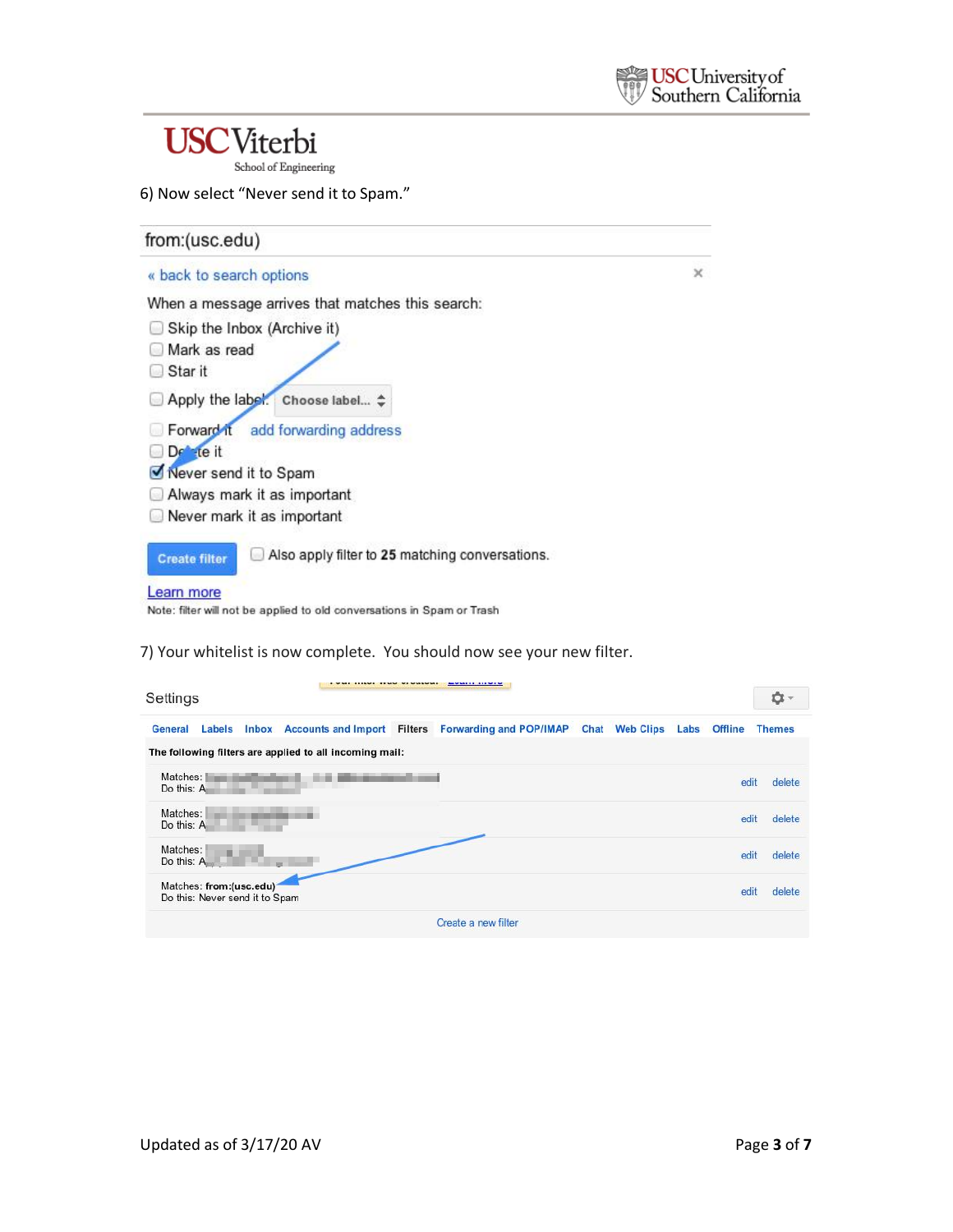

### **Mac Mail**

1) Open Mail. On the top left, go to "Mail" and then click "Preferences."



2) In the Preferences window, select the "Rules" tab and then click on "Add Rule."

| Active | Description            |  |  | Add Rule  |
|--------|------------------------|--|--|-----------|
| ø      | <b>News From Apple</b> |  |  | Edit      |
|        |                        |  |  | Duplicate |
|        |                        |  |  | Remove    |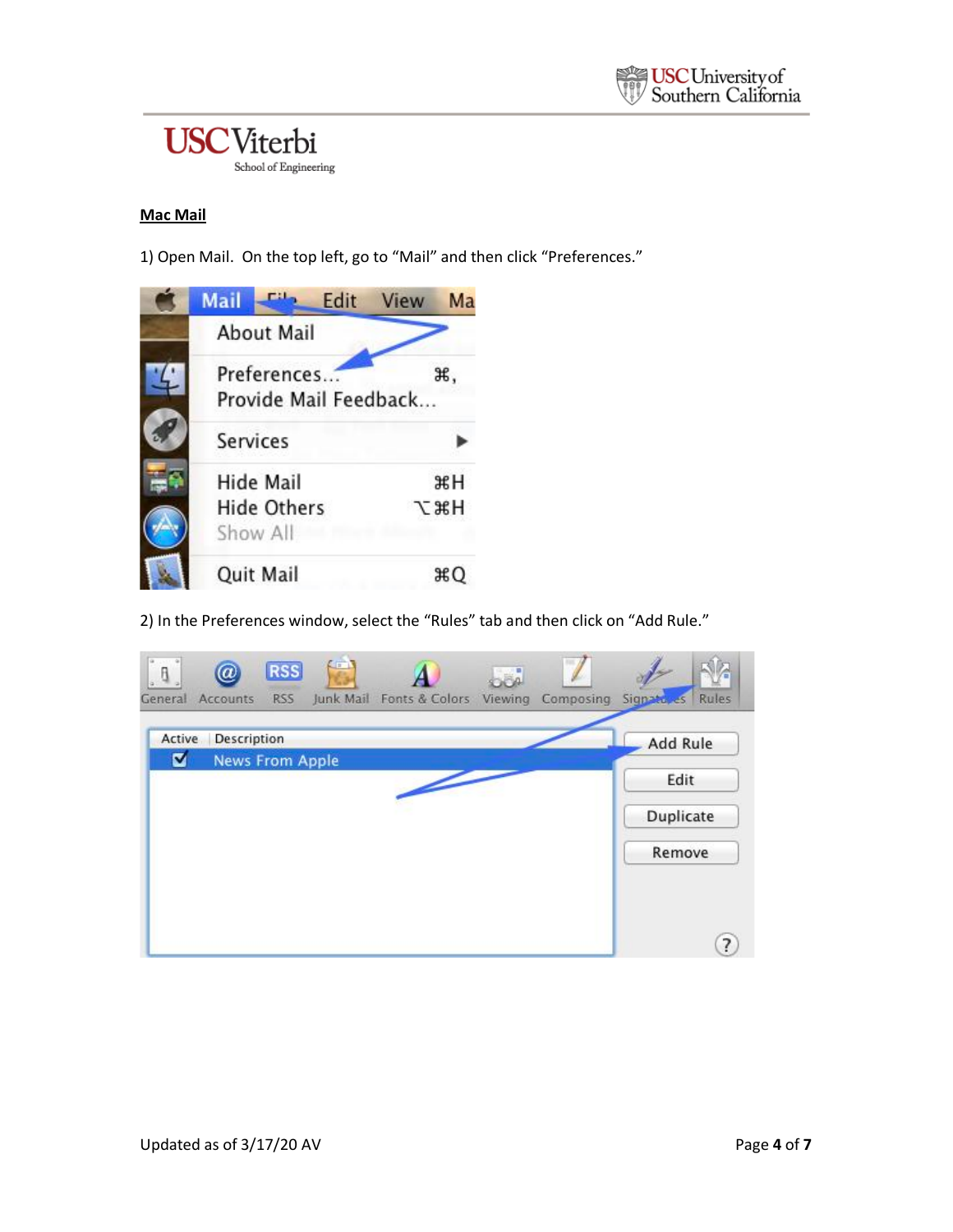# **USC**Viterbi

School of Engineering

3) In the "Rules" box, please enter a Description of your choice (for example: "USC Whitelist"). Enter the following for the "If any of the following conditions are met" section – From; Ends with; then type "usc.edu"

After that, enter the following for the "Perform the following actions" section: Move Message; then select "Inbox" for to mailbox.

| <b>USC Whitelist</b><br>Description:                   |    |
|--------------------------------------------------------|----|
| of the following conditions are met:<br>÷<br>lf<br>any |    |
| Ends with<br>usc.edu<br>÷<br>From<br>÷                 |    |
| Perform the following actions:                         |    |
| to mailbox:<br>Inbox<br>Move Message<br>÷<br>÷         |    |
| $\overline{.}$<br>Cancel                               | OK |

4) Your Whitelist is now complete for your Mac Mail.

| Active | Description          | Add Rule  |
|--------|----------------------|-----------|
| ☑      | News From Apple      |           |
| ☑      | <b>USC Whitelist</b> | Edit      |
|        |                      | Duplicate |
|        |                      | Remove    |
|        |                      |           |
|        |                      | 7         |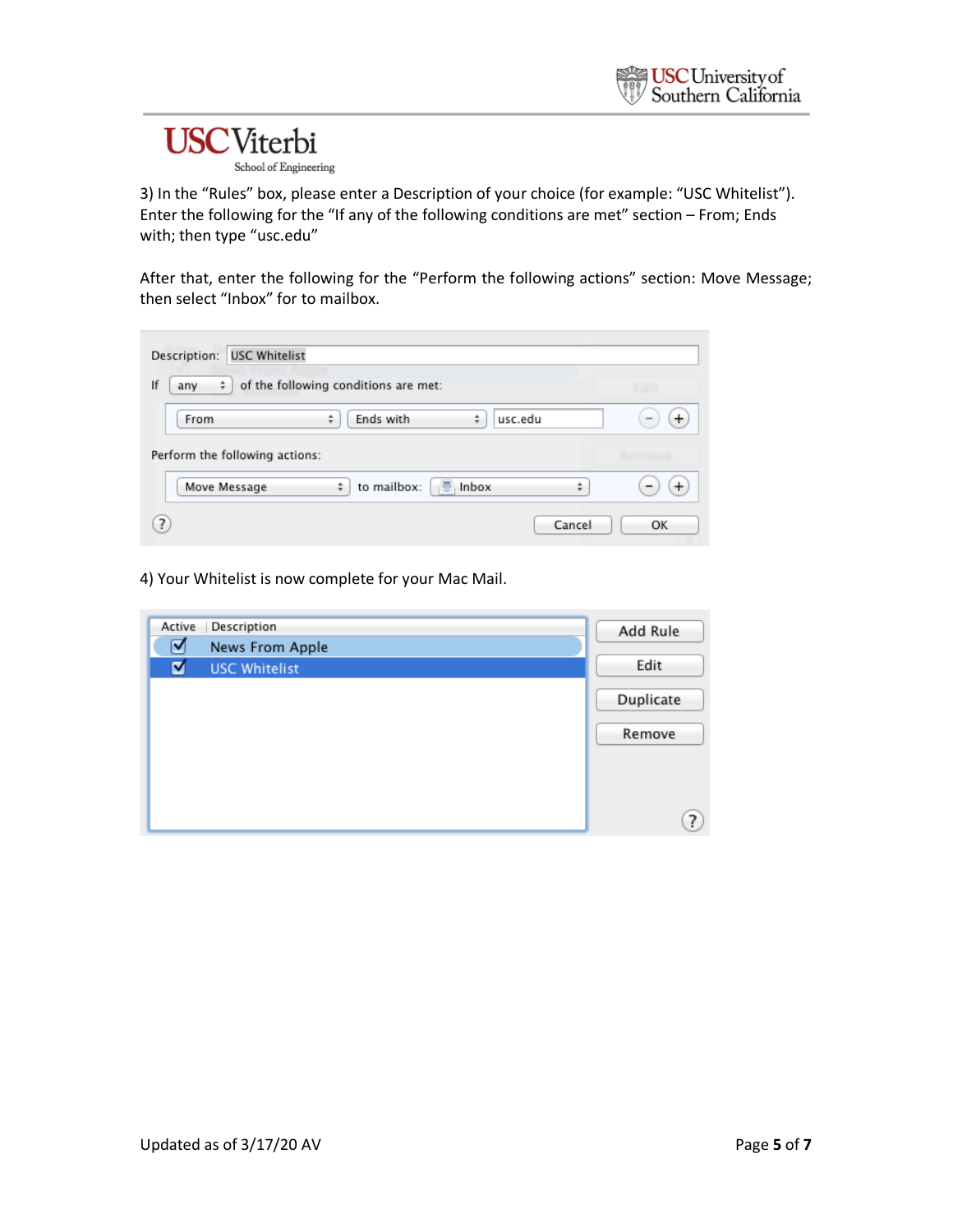

### **Outlook 2019**

1) In the Home tab, click "Junk" and go to Junk E-mail Options.



2) In the Junk E-mail Options, click on the Safe Senders tab and then click "Add…"